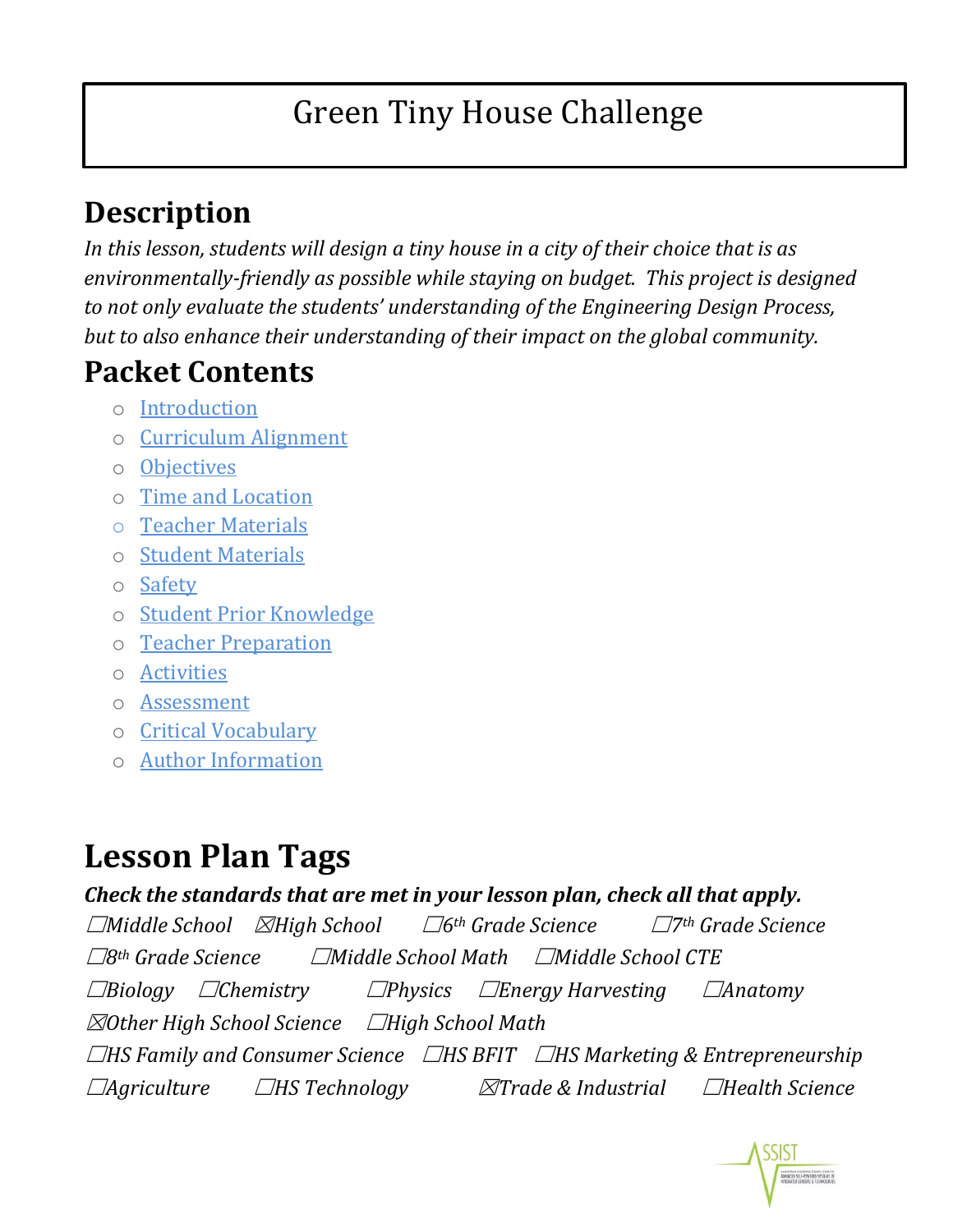#### **Introduction**

The Tiny House Challenge is designed for high school CTE/Engineering students as a way to assess their ability to use the Engineering Design Process when presented with a problem. This lesson can be modified to introduce the Engineering Design Process (EDP) to students, though it is primarily designed as a final project for the semester. While the focus of the challenge is on the Engineering Design Process, it also requires students to use a variety of skills in order to be successful, such as research skills, working in teams, writing composition, and presentation skills. This challenge is very student-driven, with the teacher acting primarily as the facilitator for the majority of the lesson. Students are expected to take ownership of their design and will reflect on the project as a whole at the end of the lesson.

#### <span id="page-1-0"></span>**Curriculum Alignment**

Essential Standards

EEN 2.7.3 Explain how human activities impact the biosphere.

#### Next Generation Science Standards

HS-ETS1.3 Evaluate a solution to a complex real-world problem based on prioritized criteria and trade-offs that account for a range of constraints, including cost, safety, reliability, and aesthetics as well as possible social, cultural, and environmental impacts.

#### <span id="page-1-1"></span>**Objectives**

- Students will design and build a tiny home for one person in a city of their choice.
- The learner will develop, construct, and evaluate solutions to a Tiny Home Challenge using the Engineering Design Process and by applying and using scientific knowledge.
- Students will make drawings then build models of their tiny homes using the Google Sketchup application.
- Students will integrate and evaluate multiple sources of information presented in diverse formats and media in order to address their Tiny Home Challenge.

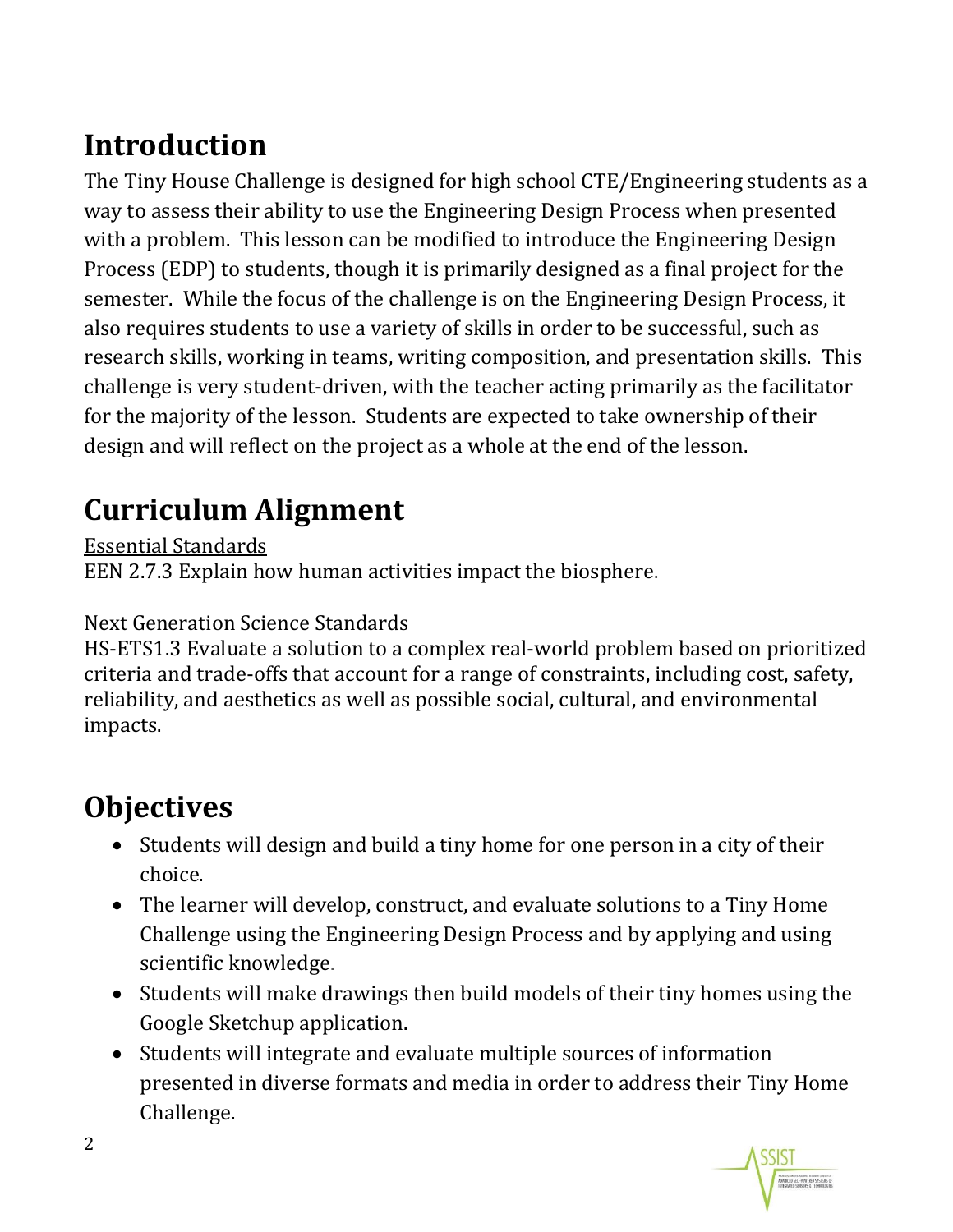- Students will construct a paper explaining their city of choice for their tiny home.
- Students will complete a cost analysis of their tiny home using an Excel spreadsheet.

#### <span id="page-2-0"></span>**Time & Location**

All activities will take place in the classroom during 90-minute class periods. The following is a tentative schedule for the project:

- Day 1 Introduction; Research and fill in the Potential Cities table about the city you would like to build your sustainable tiny home.
- Day 2 Write your Investigate paper on your city of choice (homework if not completed in class)
- Day 3 Research sustainable technologies; start on the People, Profit, Planet table
- Day 4 Finish the People, Profit, Planet table
- Day 5 Develop a basic plan for tiny home; determine the materials that will be used in the tiny home
- Day 6 Finish basic plan of tiny home; Begin cost analysis
- Day 7 Finish cost analysis
- Day 8 Google SketchUp application tutorial
- Day 9 Develop final plan using Google SketchUp application
- Day 10 Complete final plan on Google SketchUp
- Day 11 Presentation of Tiny Home

# <span id="page-2-1"></span>**Teacher Materials**

- Planet 100 presentation
- Laptop/Computer for teacher use
- LCD projector
- Day 1 table hand-out\* (1 per student)
- People, Profit, Planet table hand-out\* (1 per student)
- Rubric (1 per student)
- Laptop/computers with Excel and Google Sketchup application(1 per student)
- Access to a printer

\*Note: These materials were modified from Emily Ronemus' AP Environmental Science website:<http://www.cabarrus.k12.nc.us/Page/42733>

# <span id="page-2-2"></span>**Student Materials**

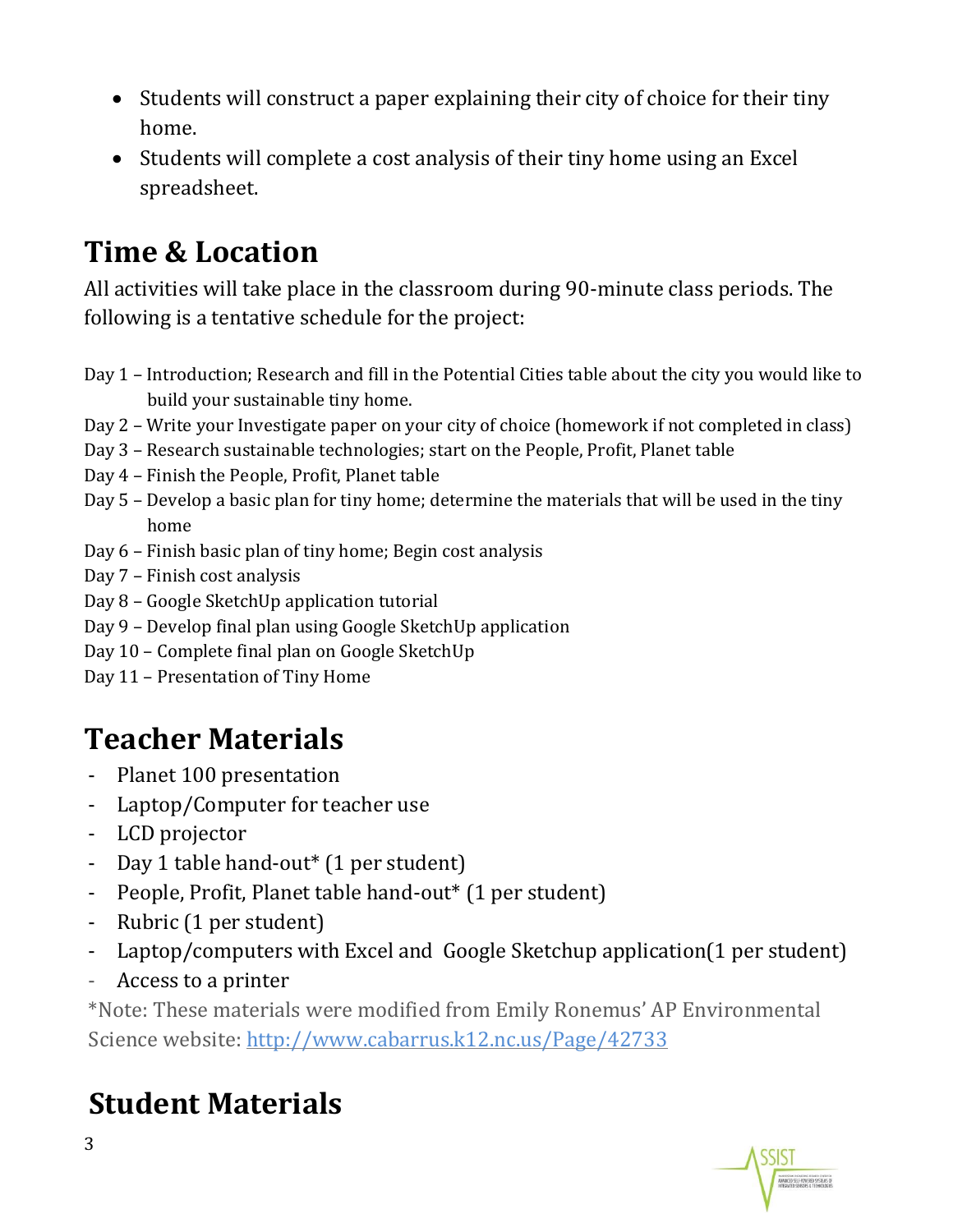- Paper/notebook
- <span id="page-3-0"></span>- Pencil/pen

#### **Safety**

None

### <span id="page-3-1"></span>**Student Prior Knowledge**

Prior to this project, students should have a basic understanding of how to use and create Excel spreadsheets, as well as how to incorporate calculations in an Excel spreadsheet. Students should also have a basic understanding of the various ways that humans impact the environment, such as water consumption, deforestation, "carbon footprint," etc. Some students may also have a basic understanding of alternative or "green" energy sources, though this is not required.

### <span id="page-3-2"></span>**Teacher Preparations**

Before implementing the project, the Teacher will need to organize the students into groups of 2 (if it is an advanced class, the students could do this project individually). Prior to Day 8, the Teacher should have gone through the "Getting Started" video tutorials in Google Sketchup in order to better facilitate the students. Also, the Teacher should have a common way for students to submit their final designs digitally for evaluation, either through email or a class website.

### <span id="page-3-3"></span>**Activities**

Day  $1 -$ 

- 1. The Teacher will begin the class by asking the students, "What is sustainability? What does it mean if something is sustainable?" Allow the students to brainstorm and write their ideas on the board, regardless of if they are correct or not.
- 2. The Teacher will then ask the students, "Do you think we are living in a world that is sustainable?" Allow the students to discuss their answers as a class for a short time.
- 3. The Teacher will then show the Planet 100 presentation from the Lab-aids SEPUP curriculum for Biology. This presentation gives societal, environmental, and economic data for the world if it were proportional to a single community of 100 people (for example, 53 out of 100 people in the

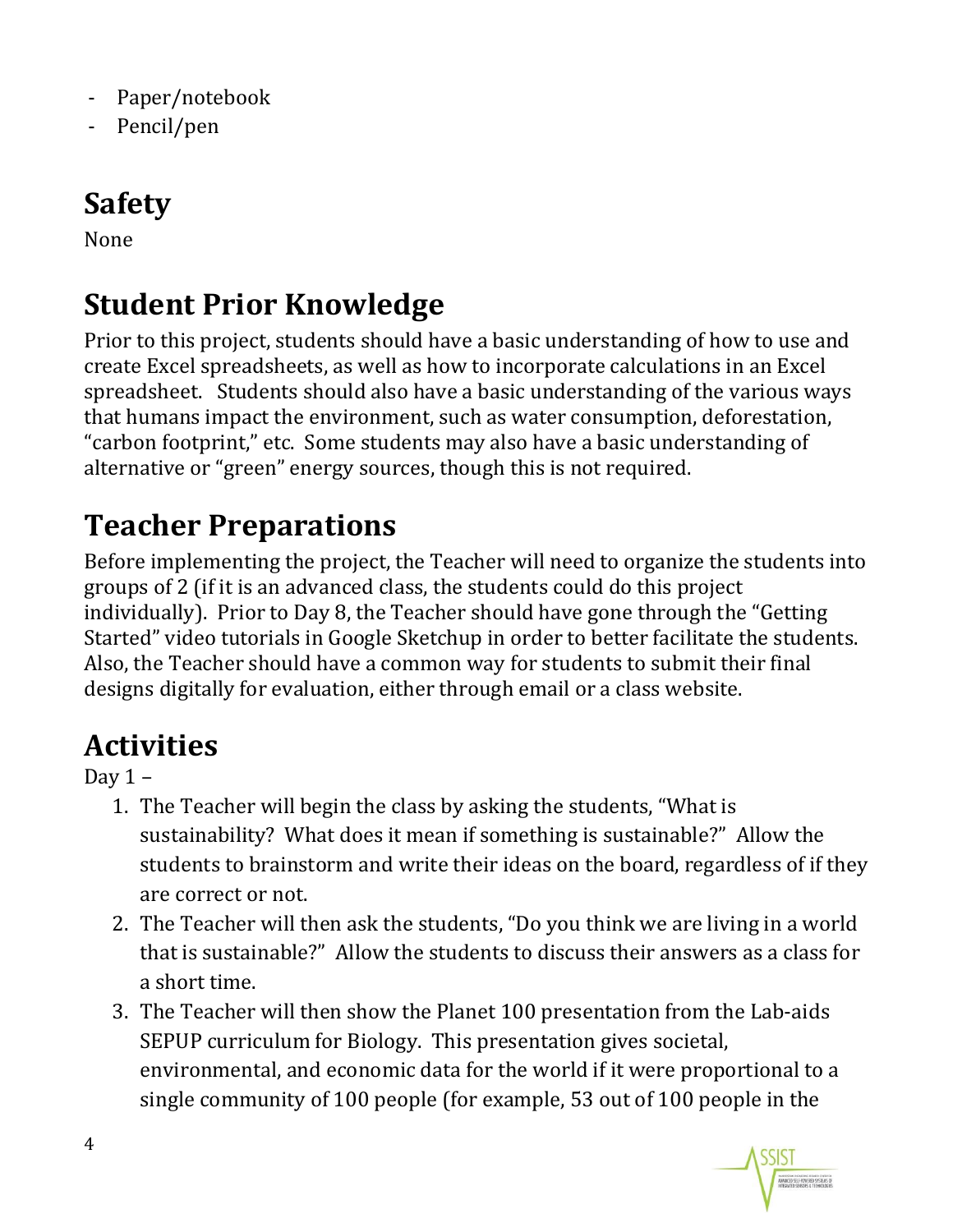world are Asian). This is meant to show the students the current conditions of the world.

- 4. After the presentation, the Teacher will ask the students again, "Based on Planet 100, do you think our world is sustainable?" The students answer should be no.
- 5. The Teacher will explain that one way people are trying to fix this is by developing "green" tiny homes. The Teacher will explain that in this project the students will be developing a tiny house for one person in a city of their choice that is environmentally and economically friendly.
- 6. The Teacher will then divide the students into groups (if applicable) and the students will begin researching 3 different cities that they would like to live in as an adult. As they research, the students should fill in the hand-out "Potential Cities." The rest of the class period will be spent researching their cities. If the students do not complete their research in class, it should be completed as homework.
- Day 2 Students will spend the majority of the class period (70 minutes) writing their Investigate papers. This will allow students to ask questions if they have them as well as do a peer review for the last 20minutes of class. Students will submit their papers digitally through the class website. Students should make their final adjustments to their Investigate papers for homework.
- Day 3 Students will spend the class period (70-90minutes) researching green technologies that they would like to use in their tiny home design. The Teacher will explain that each tiny home will need to include 10-15 green technologies. Students should write down their research either in their science notebook or in a Word document. If students finish early, they can begin filling in the "People, Profit, Planet" table with their group.
- Day 4 Students will finish the "People, Profit, Planet" table and determine as a group which technologies they will use in their tiny home (70-90 minutes). If groups finish early, they can begin designing their tiny home in their notebooks.
- Day 5 Students will develop a basic plan for their tiny home, including the dimensions and the overall layout (70-90 minutes). If they finish early, each group will then determine the materials that will be used in the tiny home (The Teacher will need to remind students that it needs to be as "green" as possible.)

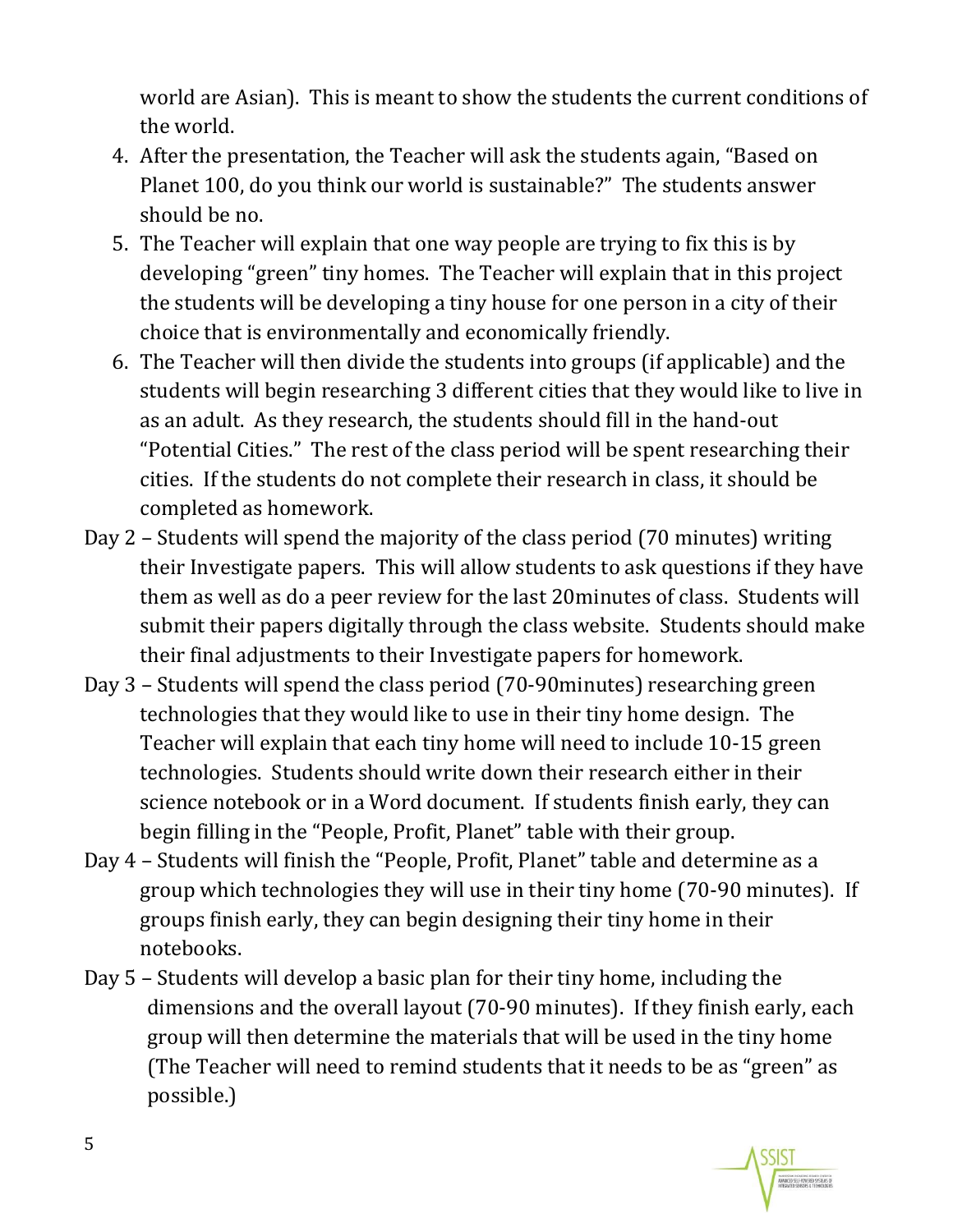- Day 6 Students will finish their materials list if they did not finish on Day 5. Each group will then complete a cost analysis on their tiny home using an Excel spreadsheet. The Teacher will need to remind the students that each group has a budget of \$20,000 and that every single item used in the tiny home must be accounted for (all the way down to the knobs on cabinets!). This will take the entire class period (90 minutes).
- Day 7 Students will finish their cost analysis and will make any final adjustments to their design (90 minutes). Remind students at the end of class that they need to bring headphones or earbuds to class tomorrow.
- Day 8\* The Teacher will tell the students that they will spend the class period (90 minutes) going through tutorials for Google SketchUp. The tutorials are in the form of Youtube videos by Aaron Bishop (his playlist can be found at

[https://www.youtube.com/playlist?list=PLeT7dFNA3H7UnrPqVok\\_FEHxZx99klFx1](https://www.youtube.com/playlist?list=PLeT7dFNA3H7UnrPqVok_FEHxZx99klFx1)), so the students will need to use earbuds/headphones during class. The Teacher will tell the students that they can move at their own pace, but they will need to have watched the following videos by class time tomorrow: The Basics, Making a Simple House, Advanced House Building, and Making Detailed Objects. If students finish early, they can use the extra class time to practice what they have learned from the tutorials in Google Sketchup.

- Day 9\* The Teacher will tell the students that they will spend the class period developing their final plan using Google Sketchup. The students will need to develop both the inside and the outside of the tiny house using the application.
- Day 10\* Students will put the final touches on their tiny house plan. When finished, students will submit their Sketchup file and their cost analysis to the class website.
- Day 11 Students will present their tiny homes to the class. Each group will have no more than 10 minutes to present their home and the technologies used in their design, with an additional 5 minutes for questions from the audience. Each student will complete a plus/delta evaluation for each group, which will be submitted at the end of the period.
- \*If technology is an issue, students can develop a physical model of their tiny house using materials that the students bring in or that are donated to your class (cardboard, construction paper, piper cleaners, popsicle sticks, Legos, etc.)

<span id="page-5-0"></span>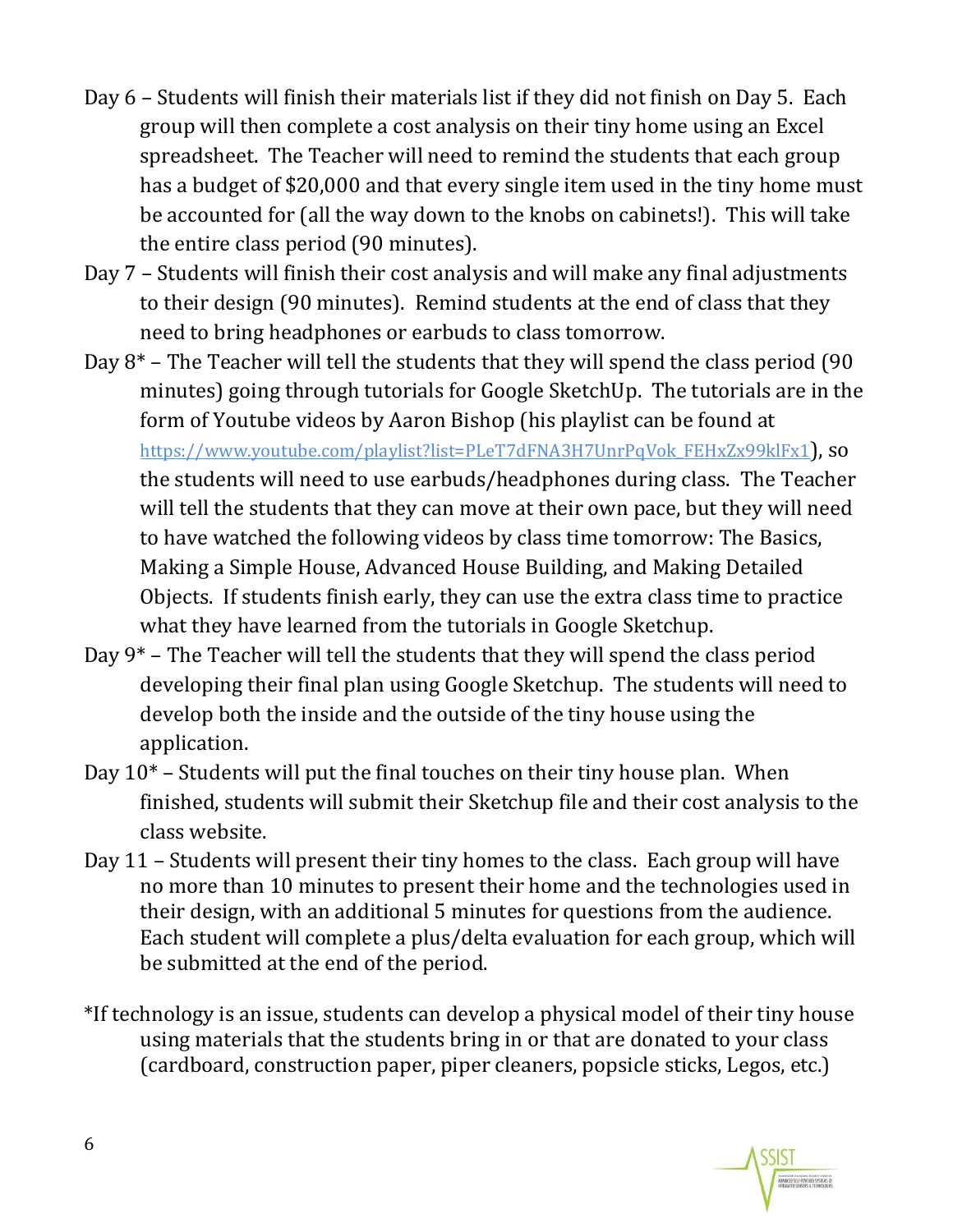#### **Assessment**

Each student will turn in an Investigate paper which will be graded individually. All other documents will be submitted as a group packet to the teacher at the end of the project. The project will be graded using the rubric that is attached.

## <span id="page-6-0"></span>**Critical Vocabulary**

By the end of the lesson, students should have an understanding of the following terms:

- Tiny home/house this definition is subjective, but most understand it to mean a house of 400 square feet or less, either on wheels or foundation.
- Engineering Design Process a series of steps that engineering teams use to guide them as they solve problems. The design process is cyclical, meaning that engineers repeat the steps as many times as needed, making improvements along the way.
- Green technology technology whose use is intended to mitigate or reverse the effects of human activity on the environment.
- Budget an estimate of income and expenditure for a set period of time.

### <span id="page-6-1"></span>**Author Information**

April Johnson Wake STEM Early College 11th Grade Biology and Engineering Design III 4 years of teaching experience ajohnson@wcpss.net

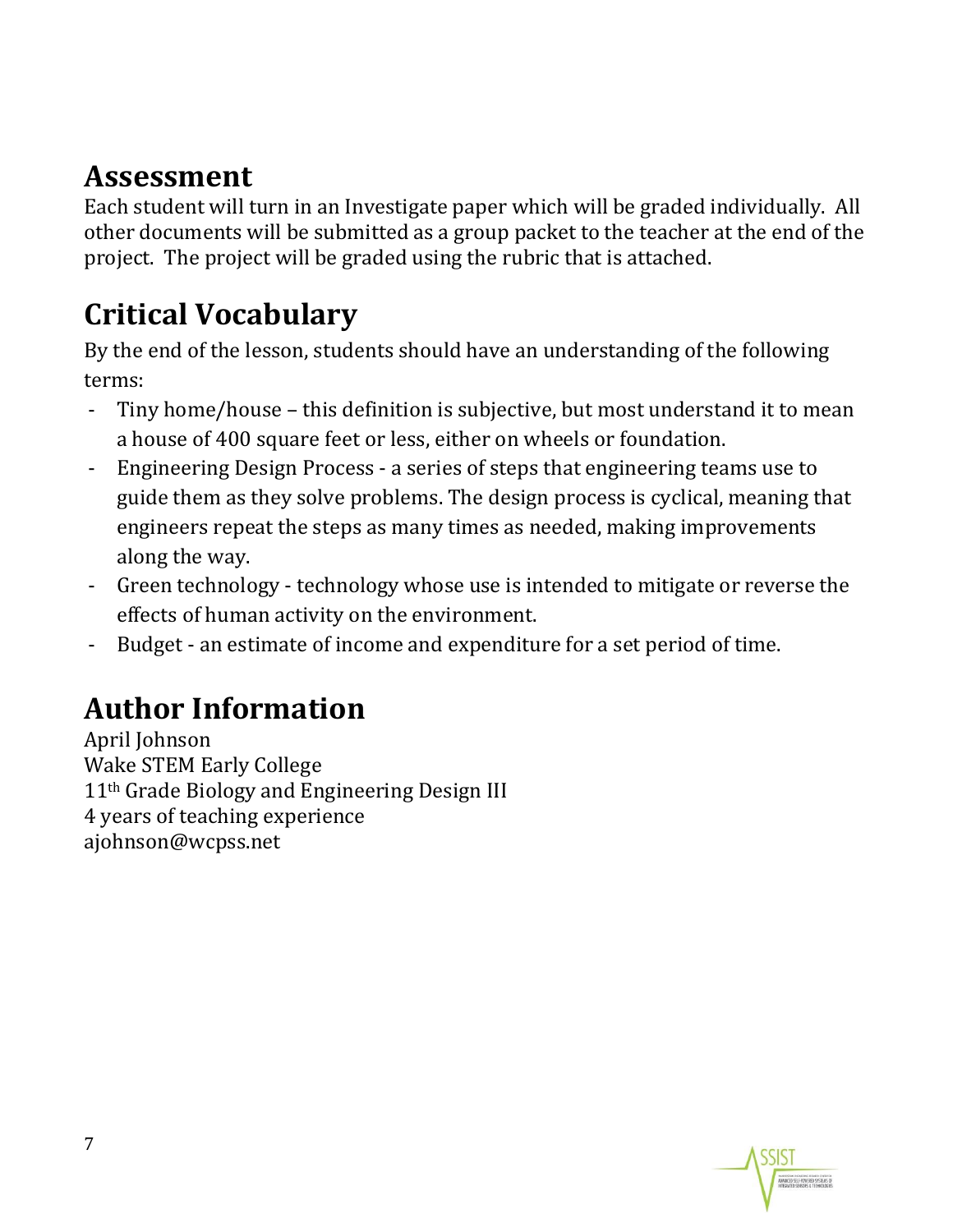#### **Tiny Home Challenge – Potential Cities**

Research three different cities that you would like to live in when you are an adult. Detail the specific information about each city in the table below.

| <b>Questions to Answer</b><br>about each City:                                                                                                               | My Three Potential Cities: |  |  |  |
|--------------------------------------------------------------------------------------------------------------------------------------------------------------|----------------------------|--|--|--|
| What is the Climate like in<br>this City?                                                                                                                    |                            |  |  |  |
| What societal factors<br>(government/economy)<br>could impact the house<br>you build in this city?<br>Are "green" homes<br>common/supported in<br>this city? |                            |  |  |  |
| What types of resources<br>are immediately available<br>in your area?<br>What types of renewable<br>resources would work<br>well in this city?               |                            |  |  |  |
| Additional info about the<br>City that is important:                                                                                                         |                            |  |  |  |

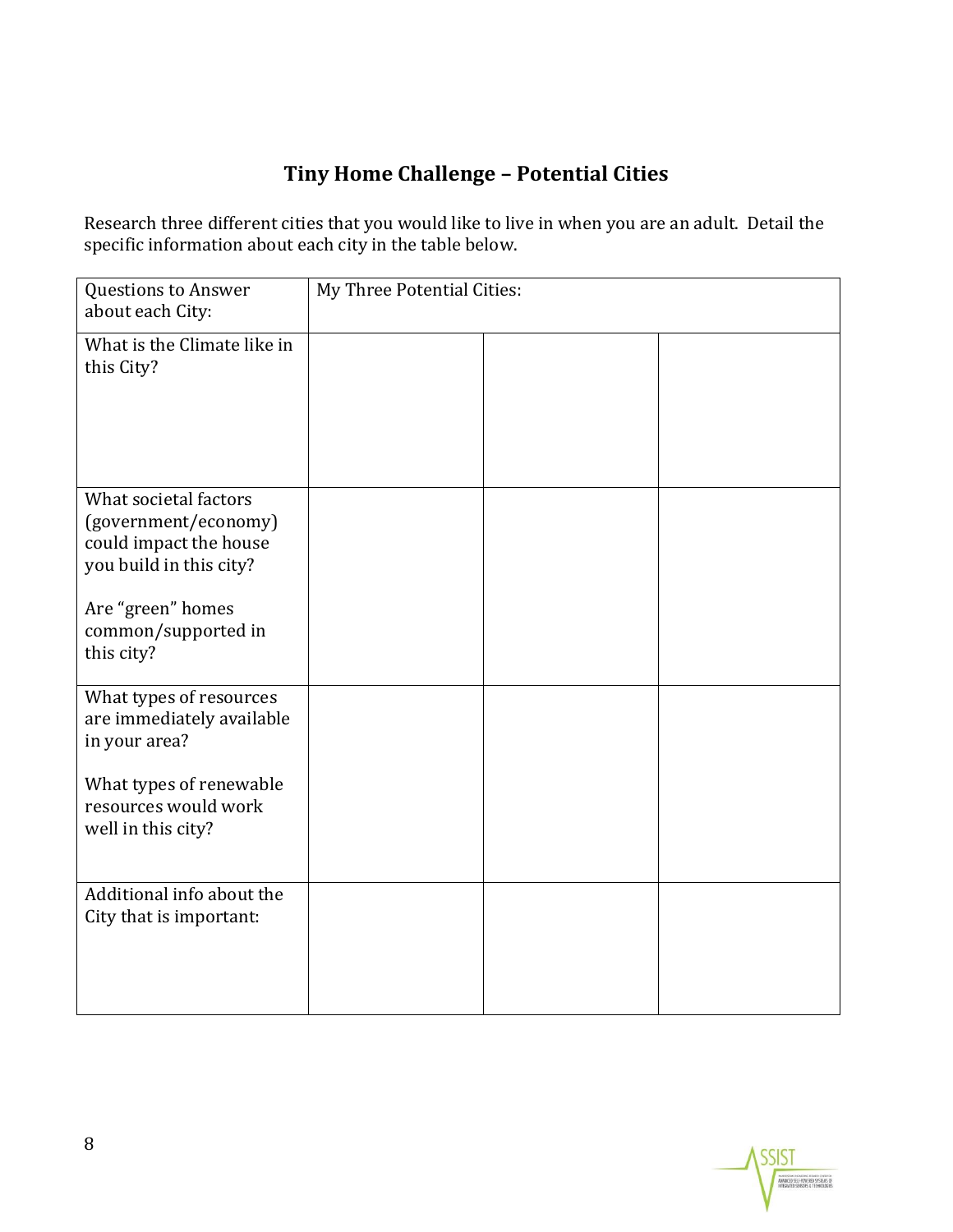#### **Investigate Paper**

Once you have finished the Potential Cities table, pick one location out of the three and write a 1-2 page, double –spaced paper explaining your city of choice. Be sure to explain why your city of choice is better than others, and to include details from the table above to support your argument. Your paper will be graded based on the following criteria:

- 1. Structure your paper has an introduction, 3 body paragraphs, and a conclusion.
- 2. Spelling and Grammar your paper is free of all spelling and grammar mistakes.
- 3. Details your city of choice is supported with the research that you did previously.
- 4. Compare and Contrast your paper clearly explains why your city of choice is the best option out of all of the cities you have researched.

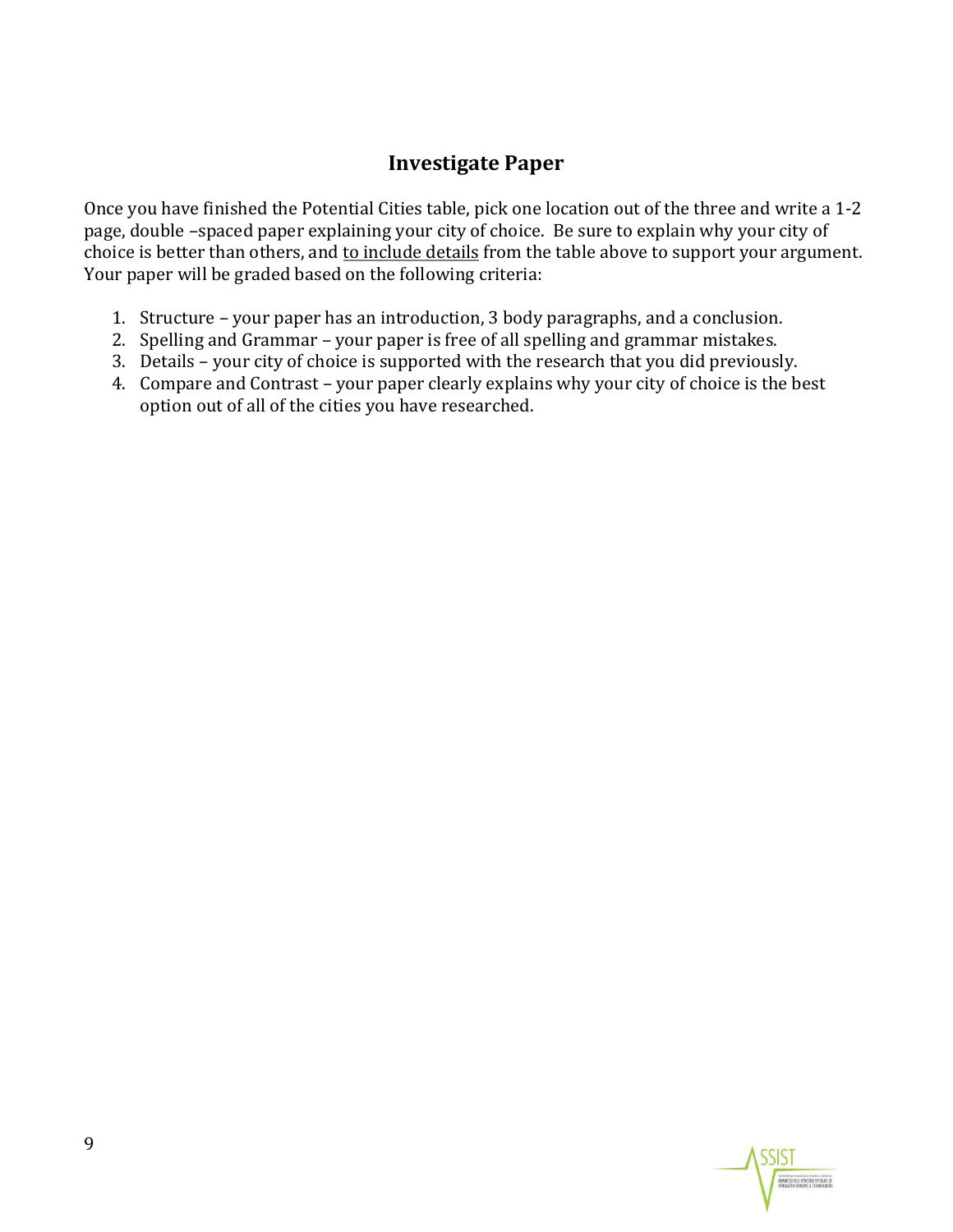#### **People, Profit, Planet Analysis**

| Name of<br>Technology            | Technology<br>Type (Ex: | How does it benefit<br>People? Think of why        | How does it benefit<br>Profit? How much      | How does it benefit the<br>Planet? Be Specific. | <b>MLA Citation</b><br>Of your Sources. |
|----------------------------------|-------------------------|----------------------------------------------------|----------------------------------------------|-------------------------------------------------|-----------------------------------------|
| (Ex: Windmill)<br>Is this a good | Renewable<br>Wind       | you would want to buy<br>it. Does it help you stay | does it cost? Is it a<br>short-term or long- | Include facts and<br>statistics.                | Use Easy Bib.com                        |
| technology for                   | Energy)                 | healthy or make your                               | term return on                               |                                                 |                                         |
| your chosen<br>city?             |                         | life easier?                                       | investment?                                  |                                                 |                                         |
| 1.                               |                         |                                                    |                                              |                                                 |                                         |
|                                  |                         |                                                    |                                              |                                                 |                                         |
|                                  |                         |                                                    |                                              |                                                 |                                         |
| 2.                               |                         |                                                    |                                              |                                                 |                                         |
|                                  |                         |                                                    |                                              |                                                 |                                         |
|                                  |                         |                                                    |                                              |                                                 |                                         |
|                                  |                         |                                                    |                                              |                                                 |                                         |
| 3.                               |                         |                                                    |                                              |                                                 |                                         |
|                                  |                         |                                                    |                                              |                                                 |                                         |
|                                  |                         |                                                    |                                              |                                                 |                                         |
| 4.                               |                         |                                                    |                                              |                                                 |                                         |
|                                  |                         |                                                    |                                              |                                                 |                                         |
|                                  |                         |                                                    |                                              |                                                 |                                         |
|                                  |                         |                                                    |                                              |                                                 |                                         |
| 5.                               |                         |                                                    |                                              |                                                 |                                         |
|                                  |                         |                                                    |                                              |                                                 |                                         |
|                                  |                         |                                                    |                                              |                                                 |                                         |
|                                  |                         |                                                    |                                              |                                                 |                                         |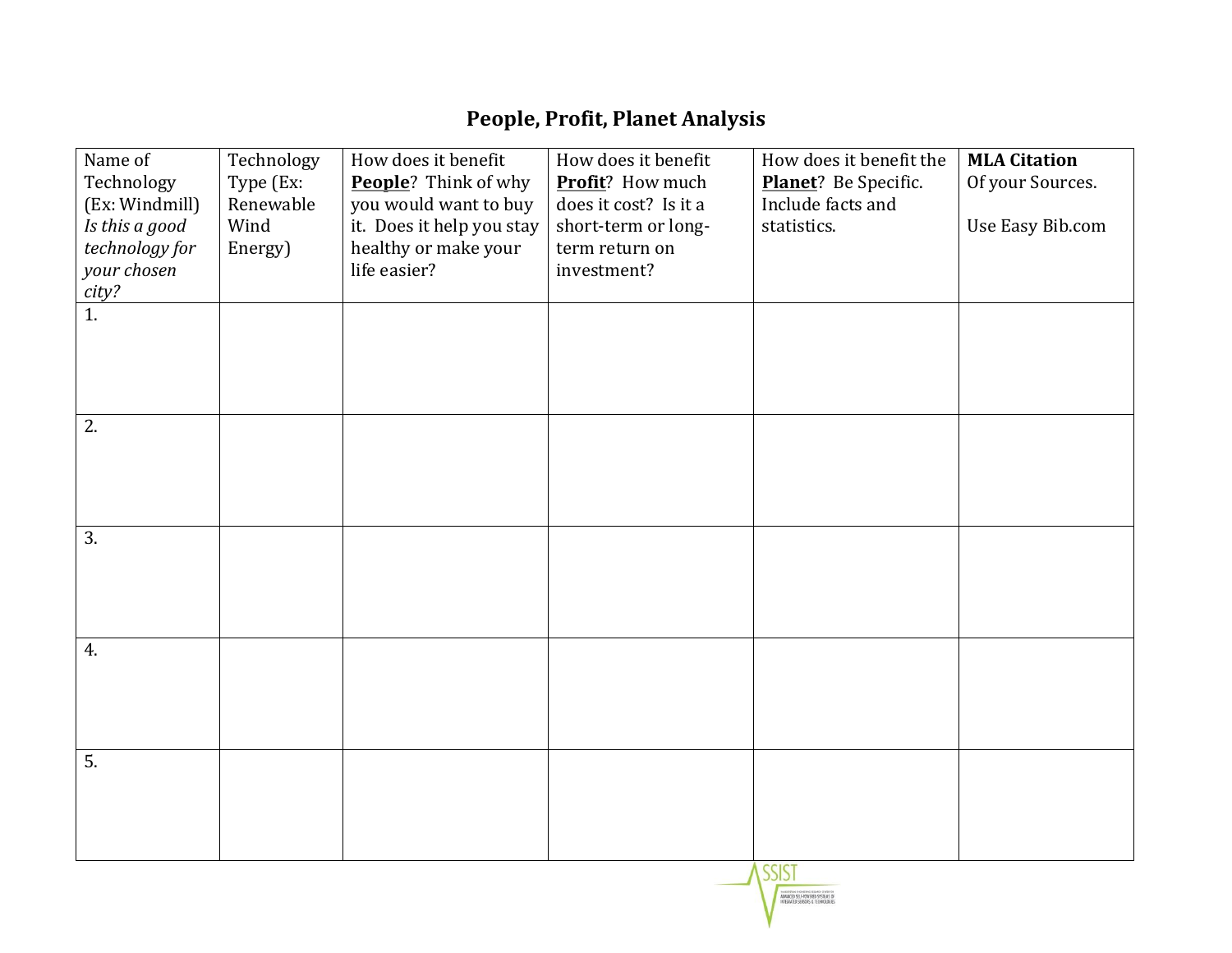| 6.                |  |  |  |
|-------------------|--|--|--|
|                   |  |  |  |
|                   |  |  |  |
|                   |  |  |  |
|                   |  |  |  |
| 7.                |  |  |  |
|                   |  |  |  |
|                   |  |  |  |
|                   |  |  |  |
|                   |  |  |  |
| 8.                |  |  |  |
|                   |  |  |  |
|                   |  |  |  |
|                   |  |  |  |
|                   |  |  |  |
| 9.                |  |  |  |
|                   |  |  |  |
|                   |  |  |  |
|                   |  |  |  |
|                   |  |  |  |
| $\overline{10}$ . |  |  |  |
|                   |  |  |  |
|                   |  |  |  |
|                   |  |  |  |
|                   |  |  |  |
| 11.               |  |  |  |
|                   |  |  |  |
|                   |  |  |  |
|                   |  |  |  |
|                   |  |  |  |

 $\frac{\sqrt{SSIST}}{\sqrt{3.555}}$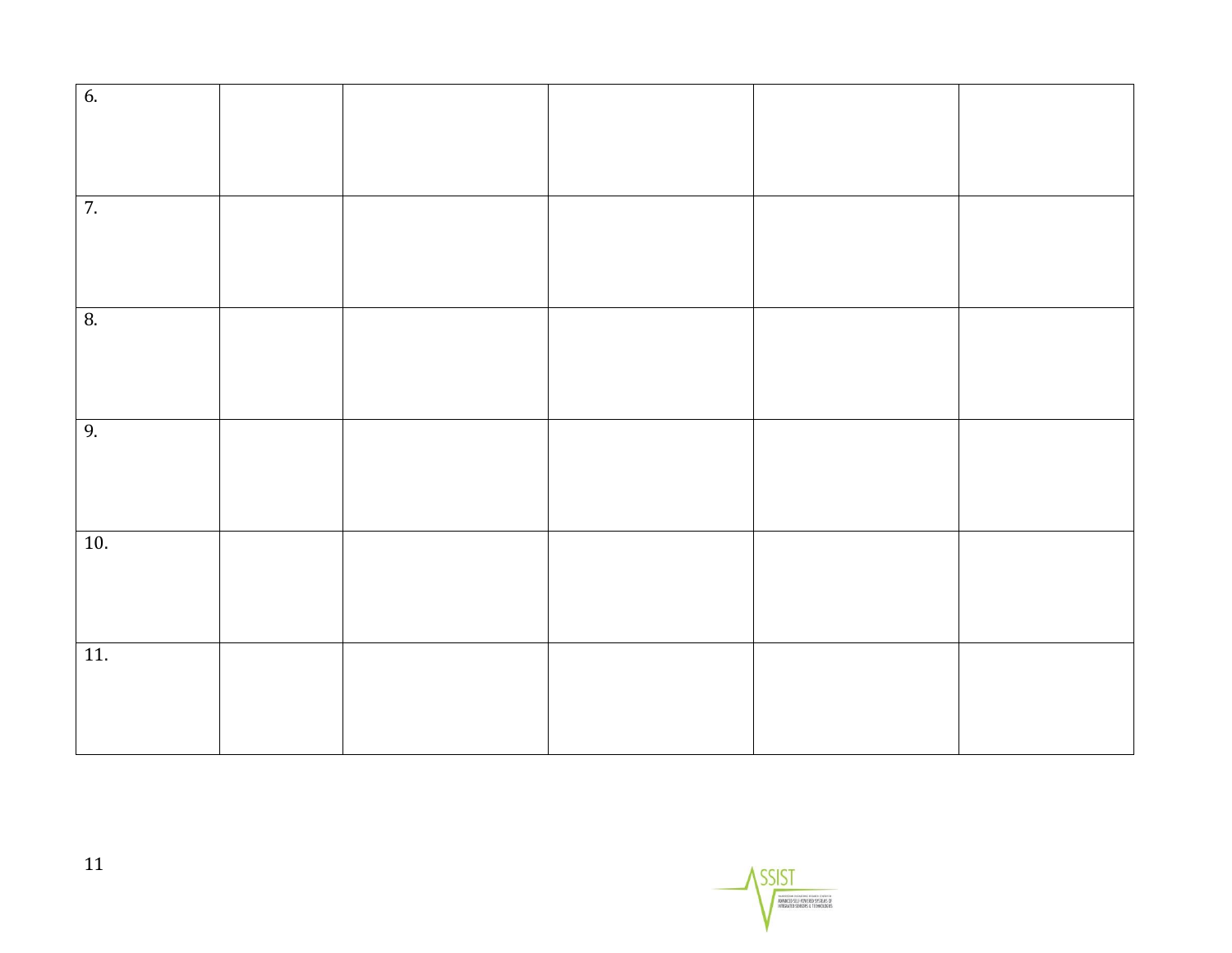| 12. |  |  |  |
|-----|--|--|--|
|     |  |  |  |
|     |  |  |  |
| 13. |  |  |  |
|     |  |  |  |
|     |  |  |  |
| 14. |  |  |  |
|     |  |  |  |
|     |  |  |  |
| 15. |  |  |  |
|     |  |  |  |
|     |  |  |  |

SSIST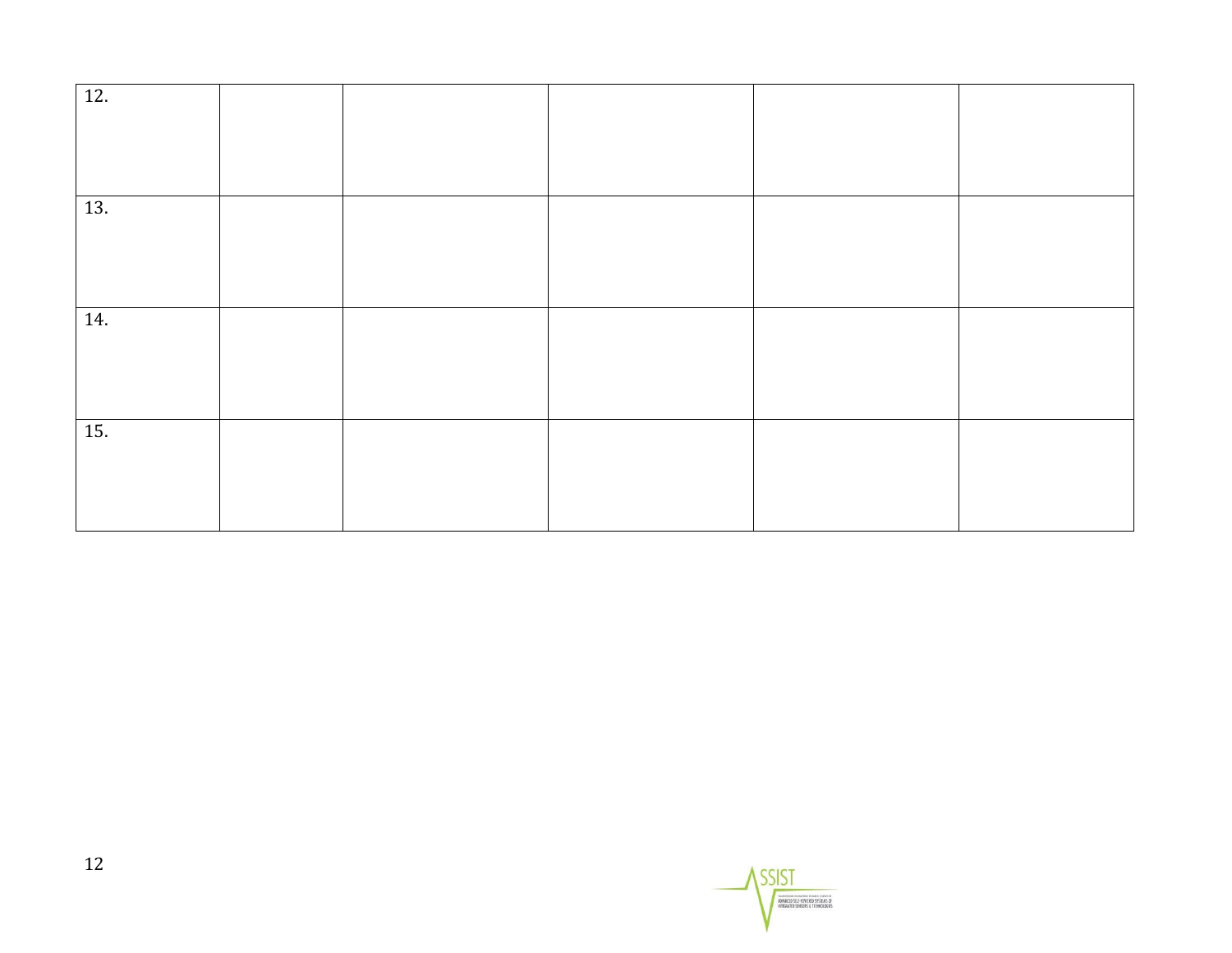#### **Grading Rubric – Tiny House Challenge**

#### **Group Members: \_\_\_\_\_\_\_\_\_\_\_\_\_\_\_\_\_\_\_\_\_\_\_\_\_\_\_\_\_\_\_\_\_\_\_\_\_\_\_\_\_\_\_\_\_\_\_\_\_\_\_\_\_\_\_\_\_\_\_\_\_\_\_\_\_\_\_\_\_\_\_\_\_\_\_\_\_\_\_\_\_\_\_\_\_\_\_\_\_\_\_\_\_\_\_\_\_\_\_\_\_\_\_\_\_\_\_\_\_\_\_\_\_\_\_\_\_\_\_\_\_\_\_\_\_\_\_\_\_\_\_\_**

| Criteria             |                      |                        |                       |                       | <b>Points</b> |
|----------------------|----------------------|------------------------|-----------------------|-----------------------|---------------|
|                      |                      | $\overline{2}$         | 3                     | $\overline{4}$        |               |
| Floor Plan           | Floor plan is        | Floor plan is          | Floor plan is easy to | Floor plan is         |               |
| (external)           | difficult to read,   | readable, labeled,     | read, clearly         | extremely easy to     |               |
|                      | lacks labels, is     | somewhat               | labeled, clearly      | read, clearly         |               |
|                      | unorganized, and     | organized, and         | organized, and        | labeled, very         |               |
|                      | lacks creativity.    | design is ok.          | design is good.       | organized, and        |               |
|                      |                      |                        |                       | design is creative.   |               |
| Floor Plan           | Floor plan is        | Floor plan is          | Floor plan is easy to | Floor plan is         |               |
| (internal)           | difficult to read,   | readable, labeled,     | read, clearly         | extremely easy to     |               |
|                      | lacks labels, is     | somewhat               | labeled, clearly      | read, clearly         |               |
|                      | unorganized, and     | organized, and         | organized, and        | labeled, very         |               |
|                      | lacks creativity     | design is ok           | design is good.       | organized, and        |               |
|                      |                      |                        |                       | design is creative.   |               |
| Green technologies   | Design included 5-7  | Design included 7-9    | Design included 10    | Design included 11-   |               |
|                      | green technologies.  | green technologies.    | creatively-           | 15 creatively-        |               |
|                      |                      |                        | implemented green     | implemented green     |               |
|                      |                      |                        | technologies          | technologies.         |               |
| <b>Cost Analysis</b> | Cost analysis is not | Cost analysis has      | Cost analysis is      | Cost analysis is very |               |
|                      | detailed and does    | very little detail and | somewhat detailed     | detailed and          |               |
|                      | not include          | includes some          | and includes most     | includes all of the   |               |
|                      | construction and     | construction and       | of the construction   | construction and      |               |
|                      | décor materials      | décor materials        | and décor materials   | décor materials       |               |
|                      | with estimated cost. | with estimated cost.   | with estimated cost.  | with estimated cost.  |               |
| <b>Budget</b>        | Total cost is over   |                        |                       | Total cost is at or   |               |
|                      | budget (\$20,000).   |                        |                       | under budget          |               |
|                      |                      |                        |                       | (\$20,000             |               |